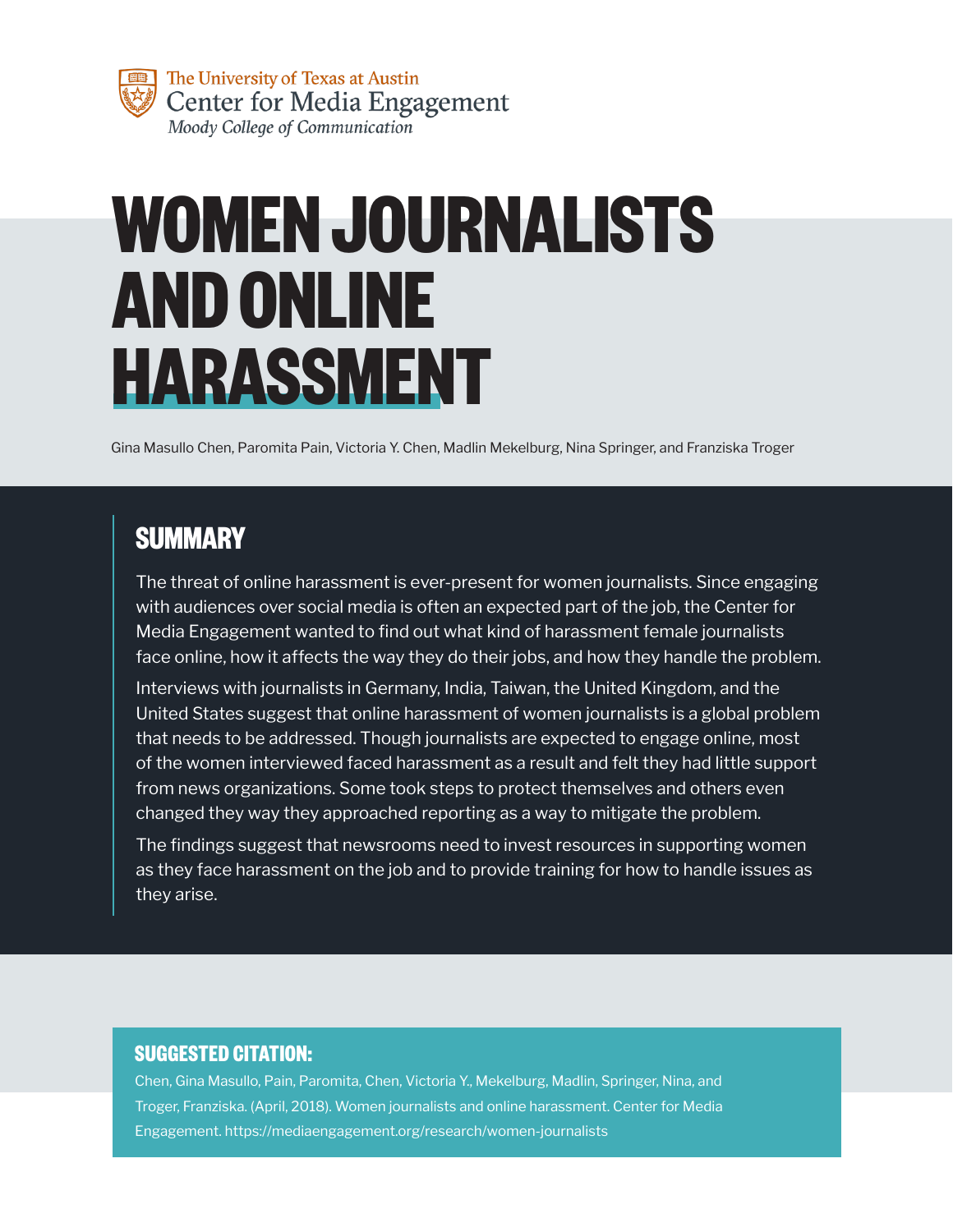## <span id="page-1-0"></span>**PROBLEM**

Women journalists face the threat of online harassment as they do their job and try to engage with their audience over social media[.1](#page-7-0) This harassment — vitriolic sexist attacks or inappropriately sexual barbs  $-$  mirrors the experiences many women face online.<sup>2</sup> It can be different from the harassment male journalists encounter because it often targets women based on their gender or sexuality. The Center for Media Engagment sought to understand how professional journalists at print, broadcast, and online publications deal with this harassment and what effect it has on their ability to do their jobs, which increasingly require engagement with the public.[3](#page-7-0)

To do this, we interviewed 75 female professional journalists who work or who have worked for news organizations in Germany, India, Taiwan, the United Kingdom, and the United States. We interviewed women from various cultures to more fully understand how harassment influences how women journalists do their jobs. Our interviews included journalists who were new to the profession, as well as those who had spent many years on the job. We analyzed these interviews to look for common experiences, as well as differences, across our sample. The journalists are not identified by name or news organization to encourage candor.

## **KEY FINDINGS**

- Most of the journalists interviewed had experienced negative audience feedback that went beyond critiques of their work and, instead, often took the form of harassment, targeting them personally with a focus on their gender or sexuality.
- Journalists in India, the U.K., and the U.S. felt strong pressure to engage online as part of their job and often felt they had no choice but to face the harassment.
- Most of the women interviewed felt that they had little support from management and little training on how to handle the abuse.
- German-speaking journalists reported less pressure to engage online, and journalists in Taiwan often did not see interacting with their audience as an important part of their jobs.
- Some journalists developed specific strategies for preventing harassment, including limiting what words could be used in comments on their Facebook pages or being more careful to include a variety of voices in a story to head off abuse.
- Some women reported that they felt tension over harassment and opted to ignore the abuse or refrain from engaging on social media as a result.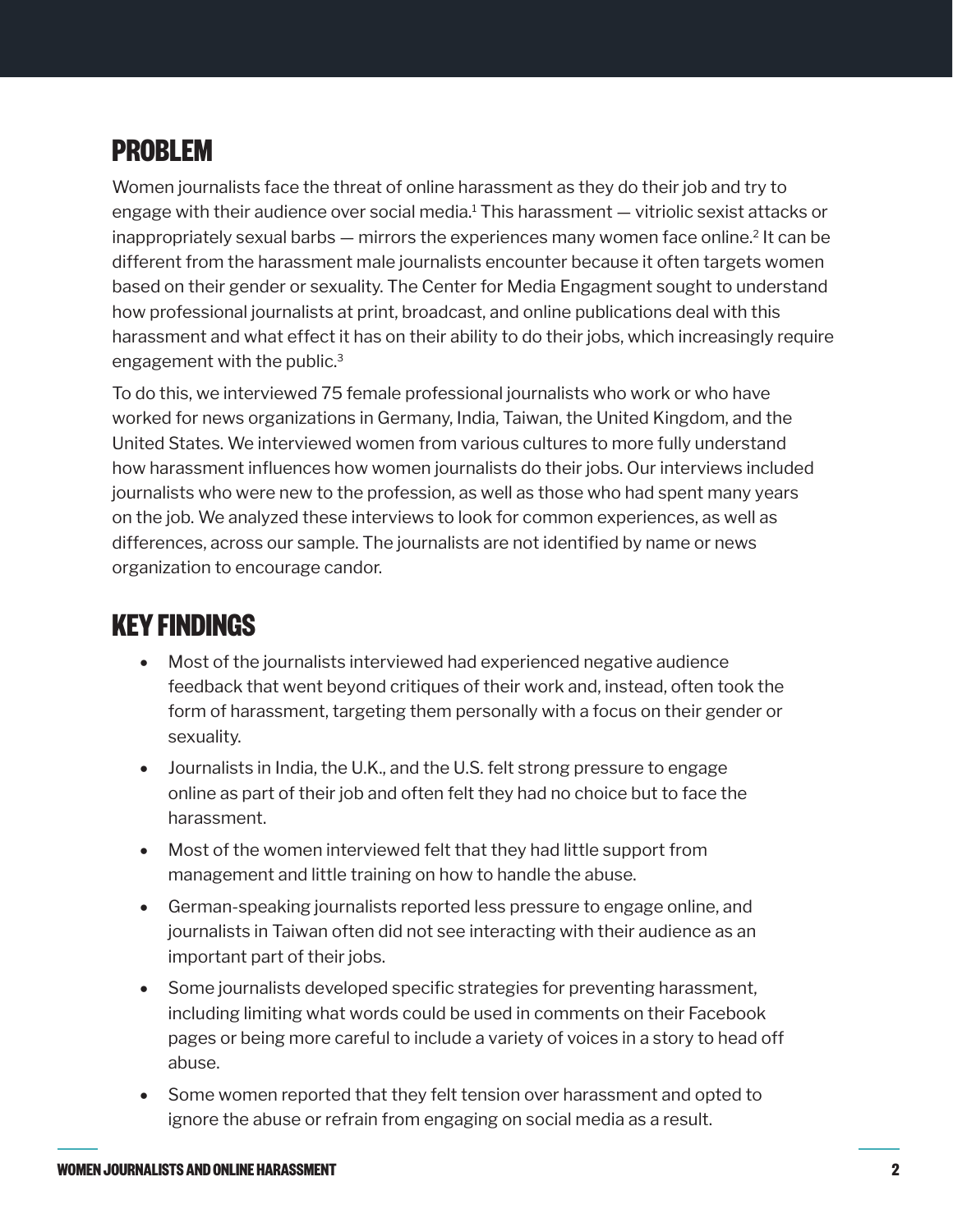# **IMPLICATIONS**

Our interviews suggest that online harassment is a prevalent problem across countries and that news organizations need to do more to help journalists — particularly female journalists — as they encounter online harassment. Most of the journalists we interviewed felt pressure to engage online as part of their job, although there was less pressure for journalists in news organizations in Germany and Taiwan. As journalists tried to engage, however, they felt emotionally spent or even physically threatened.

Most of the women we interviewed felt that their news organizations could do more to train them on how to handle abuse and to back them up when harassement happens. Many of the journalists wished their supervisors saw it as part of their job to ensure a safer place to engage, free from online harassment. The women sometimes felt a lack of freedom to report abuse or felt that their news organization saw it as their personal problem. More stringent moderation of online comments and more oversight of professional social media pages were identified as possible solutions.

Overall, the results of the interviews point to a need for more support from news organizations as well as a need for training on how to handle online harassment as part of journalism schools and professional development courses.

## **FULL FINDINGS**

### **Online Harassment Can Become A Normal Part Of The Job**

Almost all of the journalists we interviewed reported experiencing some form of harassment online that focused on their person, gender, or sexuality. "It was not criticism of my work; it was actually the destruction of my person," recalled an online editor who worked for a German news organization.

Some interviewees noted that the abuse differed from what their male colleagues encountered because criticism of their work included sexist attacks or, sometimes, threats of sexual violence. Echoing what other participants shared, an online editor in India reported:

44

Sex is used to intimidate us. Rape is used to frighten, intimidate, and stop us… from doing our work, but at a deeper level it is actually about stopping us from having opinions, showing any semblance of independence.

Among the journalists we interviewed, harassment happened most frequently to the 23 television journalists.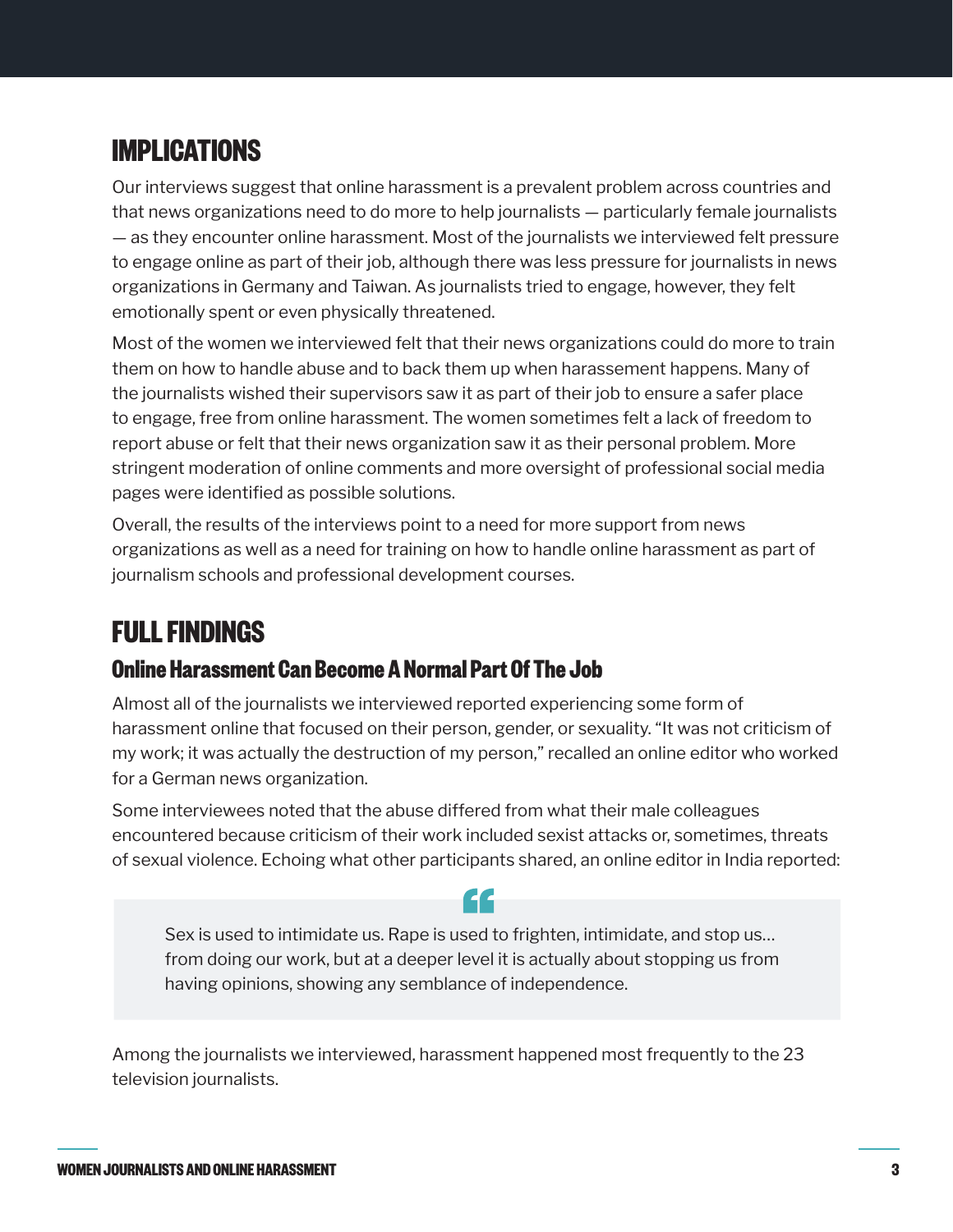Some of the abuse was more benign but still difficult to handle. "Women have to deal with the sexual comments that males never have to deal with," explained an American online journalist.

44

You're viewed more often as a sexual objects. … I've been told I need to get laid. … They're rare, but they're so much worse than what my male colleagues have to deal with.

Journalists said the attacks were most virulent when they covered stories on topics normally associated with men, such as automobiles or video gaming. Divisive topics, such as immigration, race, feminism, or politics, also seemed to elicit greater abuse. For example, a U.S. journalist said she faced denigration when she covered a story on the Black Lives Matter movement, which highlights abuse of African Americans at the hands of police. "The F word was hurled at me in a way that I have never experienced before. It was a frenzy," she said.

Similarly, a British video producer encountered intense harassment, filled with references to her gender, when she produced a story about Halal certification, a process that ensures food has been prepared according to Islamic law. She recalled:

They made some really horrible, racist comments that I should go join ISIS. I even received comments about the color of my hair being blonde, so how can I be intelligent in any sort of way?

66

Some broadcast journalists we interviewed reported that audience members either told them they were too fat or ugly to be on television or peppered them with unwanted sexual invitations that undermined their value as professionals. An anchorwoman in Taiwan explained: "Most of my followers on Facebook are male. They don't really care about the news I share. They follow me because they want to see beautiful girls."

It's worth noting that for most of our sample, we did not specifically seek out women who had experienced harassment. The German research team did intentionally look for women who had experienced harassment for its seven interviews.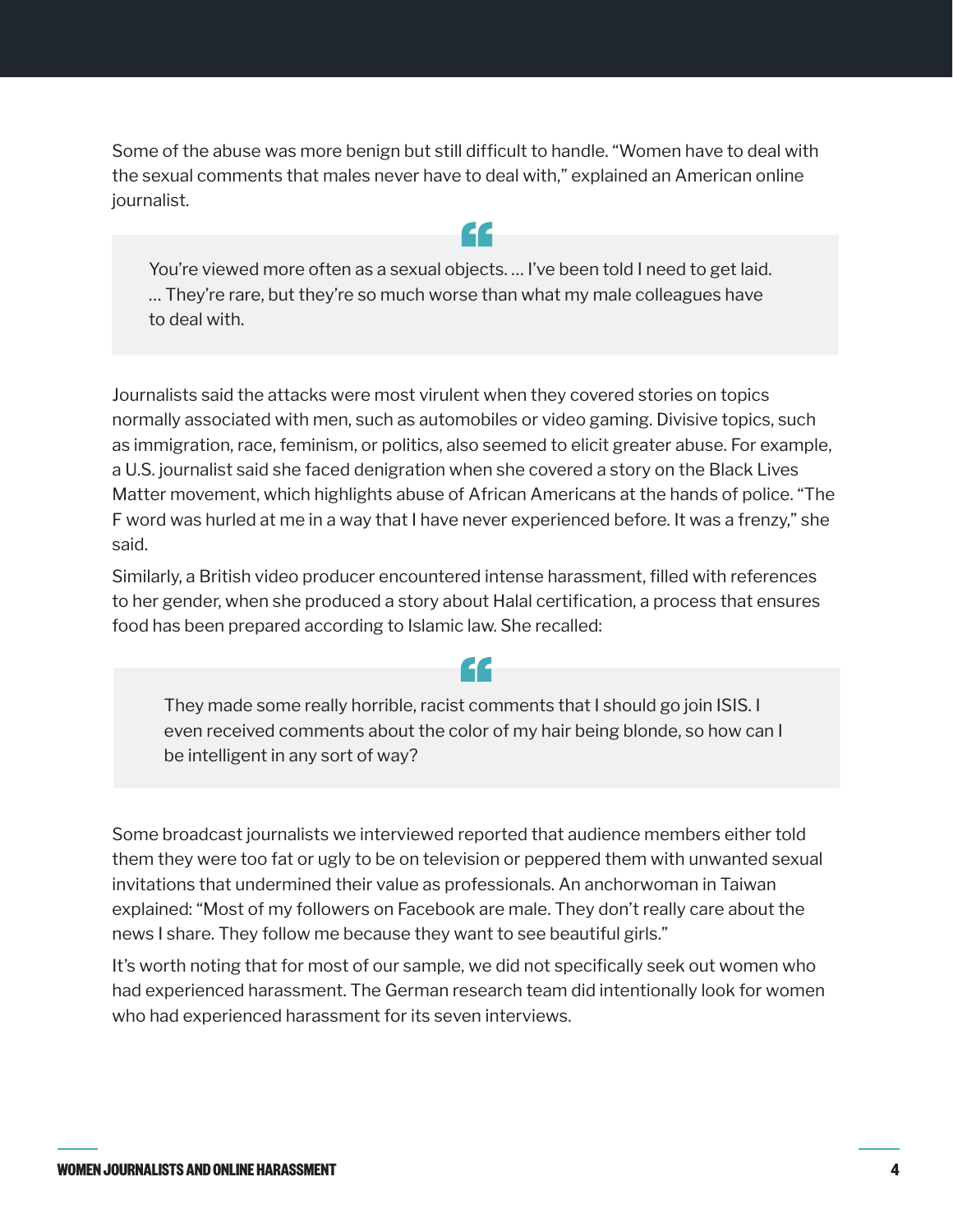| Country   | Quote                                                                                                                                                                                                                                                                                                                                                                                                 | <b>Occupation</b>           |
|-----------|-------------------------------------------------------------------------------------------------------------------------------------------------------------------------------------------------------------------------------------------------------------------------------------------------------------------------------------------------------------------------------------------------------|-----------------------------|
| India     | "I did this story on women being molested.  I was trolled and so many<br>comments said that I should go the same way as the other women went. That I<br>should be raped and thrown to the dogs."                                                                                                                                                                                                      | Newspaper<br>reporter       |
| Germany   | "While attending a journalism school, everybody keeps telling you: 'Search<br>for your niche! Personalization! Stand for something!' But this can be both<br>a blessing and a curse. If you stand for something, you become visible and<br>present. You learn at school how to make yourself present, but not how to make<br>yourself invisible if desired or necessary, or how to protect yourself." | Reporter                    |
| UK        | "Now and then I'll get comments thrown at me, purely just about my hair color. I<br>will get comments about being blonde and not being intelligent enough because<br>of my hair."                                                                                                                                                                                                                     | Video producer              |
| <b>US</b> | "I think that at one time in our society it was very clear what our public and<br>private personas are. We had them, and they were very separate The Internet<br>and social media have blurred those lines. There isn't a public and private<br>persona anymore. We have become an uncivilized society It hurts."                                                                                     | Investigative<br>journalist |
| Taiwan    | "I was mocked not only because I am a female but because people like to watch<br>a graceful and beautiful anchorwoman make an embarrassing mistake."                                                                                                                                                                                                                                                  | Television<br>reporter      |

#### **Examples of Online Harassment Faced by Women Journalists**

#### **Strategies for Dealing with Online Harassment**

Of the journalists interviewed, 24 reported developing specific strategies for dealing with online harassment. An American television journalist said she uses Facebook's word-blocker function on her professional page to prevent words like "sexy," "hot," or "boobs" from being posted by users. Another U.S. TV journalist said she deletes comments that seem like come-ons from her professional Facebook page for fear that leaving them up will attract more of the same types of responses.

Other journalists reported changing the way they cover the news to prevent harassment. An online reporter in Taiwan said she focuses on covering positive news so she won't get attacked for a negative story. After facing extreme harassment at the start of her job, a Latina newspaper reporter in the U.S. is now extra-vigilant about showing multiple sides of a story to prevent complaints that may escalate into abuse. On the other hand, a TV journalist in the U.S. said she tries to avoid details in her stories that she knows will upset people. "Yes, it affects the way I do my stories," she said. "I am more careful."

Even journalists who did not report developing a specific strategy to deal with harassment said that they find themselves preparing emotionally for the onslaught after a story is published. "You really do have to build a wall. You really have to have a thick skin," noted an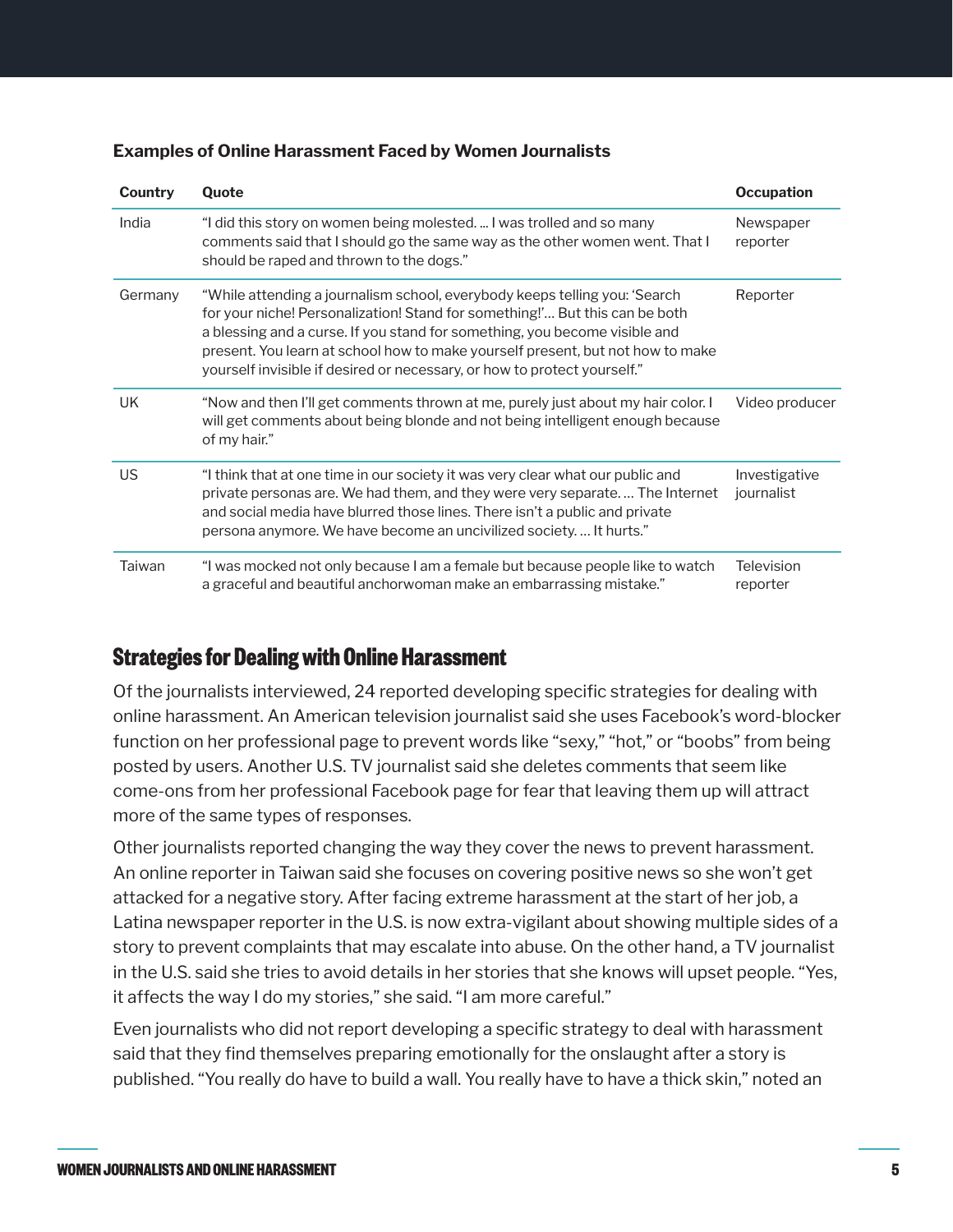American journalist. A freelancer in the U.K. said she at times stops engaging after a story runs to avoid the abuse. "If I write for the Sunday newspaper, those comments will appear on my Twitter feed and … it's thrown my whole weekend," she noted.

All seven of the German-speaking women we interviewed felt it was important to have colleagues to rely on to talk about harassment they encountered and to help by, for instance, moderating the comments. Most of the women interviewed felt they had little support from their managers and reported that their news organizations offered little training to help them handle the abuse or to prevent it. They worried that if they complained about harassment, they would be labeled as hypersensitive. Online harassment, explained a U.K. video producer, is not really talked about in her newsroom: "We only really discuss it if it's in a big scale or we're not really prepared for it."

## **METHODOLOGY**

We recruited interviews through social media, web searches, email lists, a labor union, and a public service broadcasting complaint office. Our goal was to have a diverse sample in terms of age, race, years of experience, job type, and geographic location. The women we interviewed ranged in age from 21 to 60 years old (with an average age of 34), and had been on the job from 9 months to 35 years at the time of the interviews.

Seventy-five interviews were conducted from spring 2016 to fall 2017, mostly by phone. Each interview was recorded and lasted between 15 and 47 minutes. Participants were asked a series of open-ended questions about their general experiences interacting online as a journalist and about whether they had experienced harassment. They were prompted to provide examples of their experiences and of how the situations affected their work. Participants were also asked what they would like their news organizations to do to improve the situation.

Interviews with journalists in Taiwan were conducted in Mandarin by a Mandarin-speaking researcher, who then translated the interviews into English. Interviews with Germanspeaking journalists were conducted by German researchers and then translated into English. The rest of the interviews were conducted in English.

To analyze the interviews, researchers listened to the recordings, read through notes, and searched for similarities and differences in what these women were saying. Findings were then categorized into groups of quotes or paraphrases about experiences with online harassment.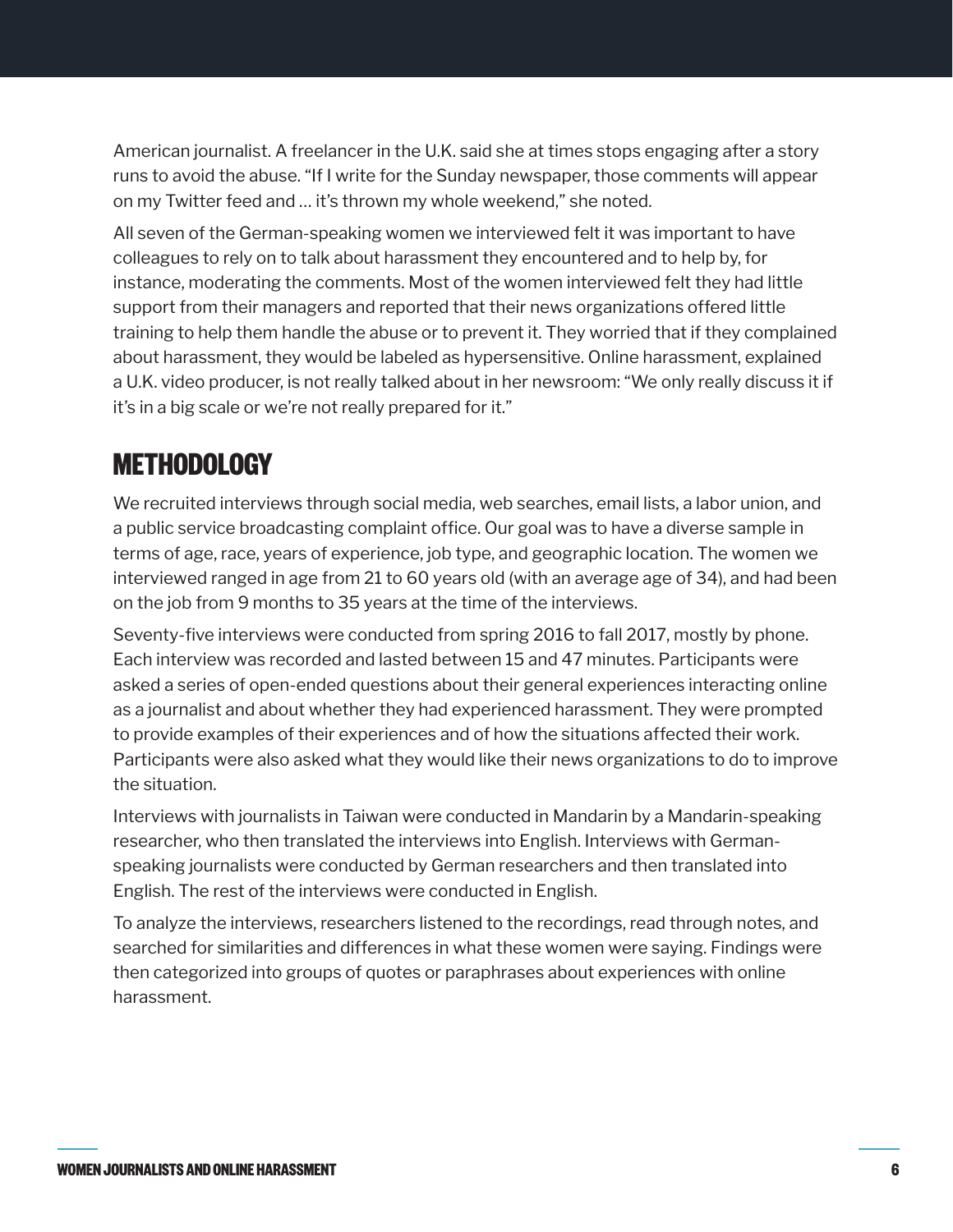#### **Participant Demographics**

|                                      | $n = 75$ |
|--------------------------------------|----------|
| <b>Race/Ethnicity</b>                |          |
| Asian                                | 36       |
| White                                | 28       |
| <b>Black</b>                         | 7        |
| Hispanic/Latina                      | 4        |
| <b>Location of News Organization</b> |          |
| <b>USA</b>                           | 28       |
| Taiwan                               | 20       |
| India                                | 15       |
| Germany                              | 7        |
| UK                                   | 5        |
|                                      |          |
| <b>Media Outlet</b>                  |          |
| Newspaper                            | 31       |
| TV/Radio                             | 23       |
| Web (Only)                           | 16       |
| Magazine                             | 5        |

**Data from the Center for Media Engagement**